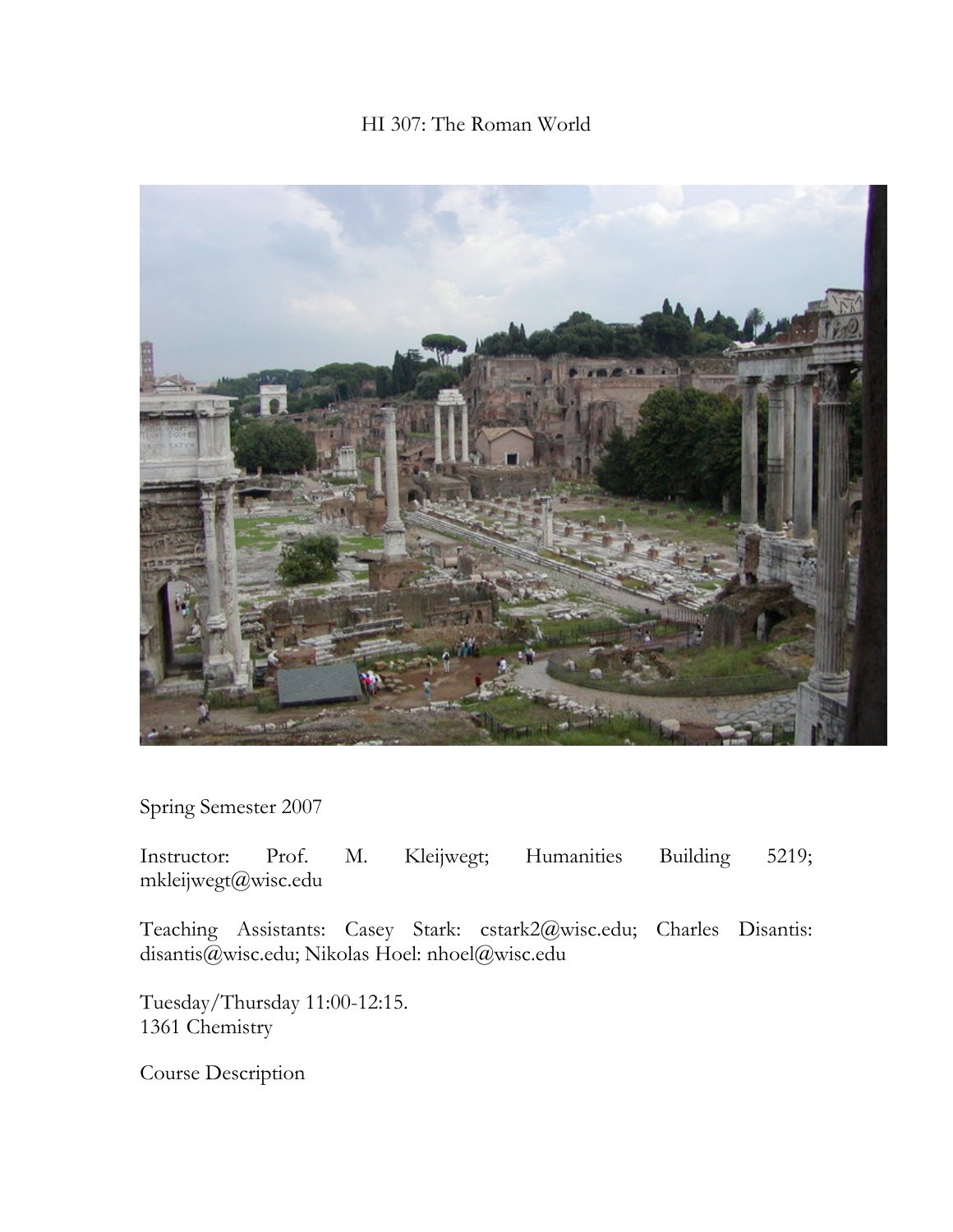The emphasis in this lecture course will be on the social, economic and cultural history of Rome. Evidence from the second and first century BC will be included for discussion, but the main focus will be on the more abundant material from the first and second century AD, the period known as the Principate. The first part of the course – week 2 to 5 – will focus on the Roman Empire, and will analyze how it was ruled and how it worked. The second part – week 6 to  $12$  – will focus on the people inhabiting the Roman Empire, their religious attitudes and their social behavior and codes of conduct. From week 12 to week 14 the focus will be on the Roman economy. Weekly reading requirements are compulsory and must be completed before the Tuesday Class. For the discussion sections additional readings will be required, consisting either of primary sources in translation or the opinions and arguments of modern scholars.

#### **Primary sources** (in translation):

Jo-Ann Shelton, *As The Romans Did: A Sourcebook in Roman Social History*, New York: Oxford University Press 1998 (pb.). ISBN 019508974x.

### **Secondary Literature**:

Peter Garnsey/Richard Saller, *The Roman Empire: Economy, Society and Culture*, Berkeley and Los Angeles: University of California Press 1987 (pb.). ISBN 9780520060678.

#### **Attendance, Exams and Grades**

Attendance at all classes is mandatory. There will be two midterm exams and one final exam. The midterm exams will be sit-in exams and will be held on the Thursday in the week for which they are programmed. They will count for 40% towards your final grade; the final exam will count for 50%. The remaining 10% is based on regular attendance, class discussion and general participation.

Students taking this class for Honors credit will receive a separate syllabus outlining the requirements for their program.

#### **IMPORTANT DATES:**

**Midterm 1: 2/21. Midterm 2: 4/10. Final exam: 5/13.**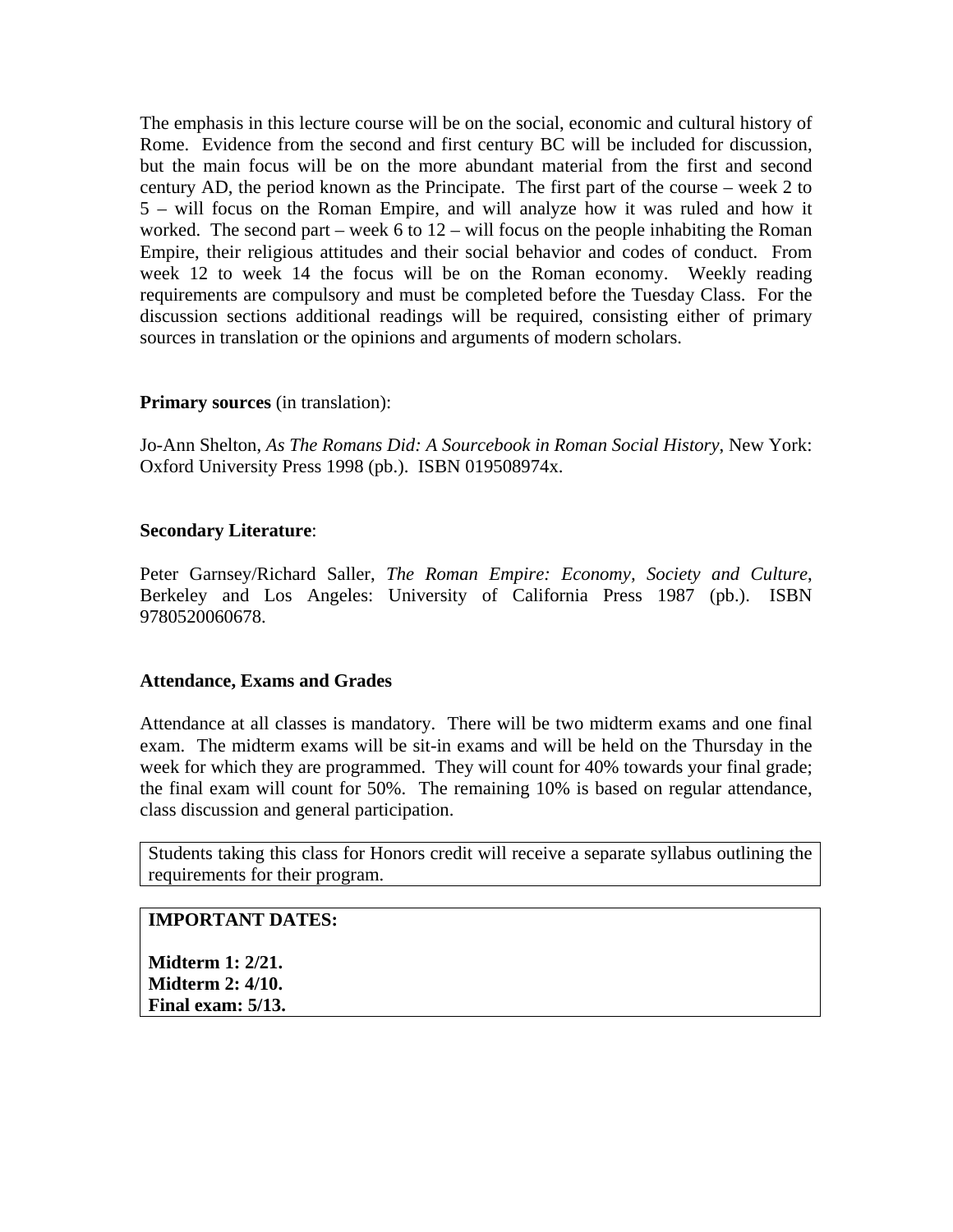Week 1: Introduction. 1/22 and 1/24

Week 2: Empire and Emperor. 1/29 and 1/31

Readings: Garnsey/Saller pp. 5-19.

Week 3: Government without Bureaucracy. 2/5 and 2/7

Readings: Garnsey/Saller pp. 20-40.

Week 4: Becoming Roman. 2/12 and 2/14

Readings: pp. Garnsey/Saller pp. 178-196.

Week 5: Resistance and Revolt in the Roman Empire. 2/19

Readings: pp. Garnsey/Saller pp. 178-196.

## **First midterm exam**.

**2/21** 

Week 6: Worship. 2/26 and 2/28

Readings: Garnsey/Saller pp. 163-78.

Week 7: Roman Families. 3/4 and 3/6

Readings: Garnsey/Saller pp. 126-147.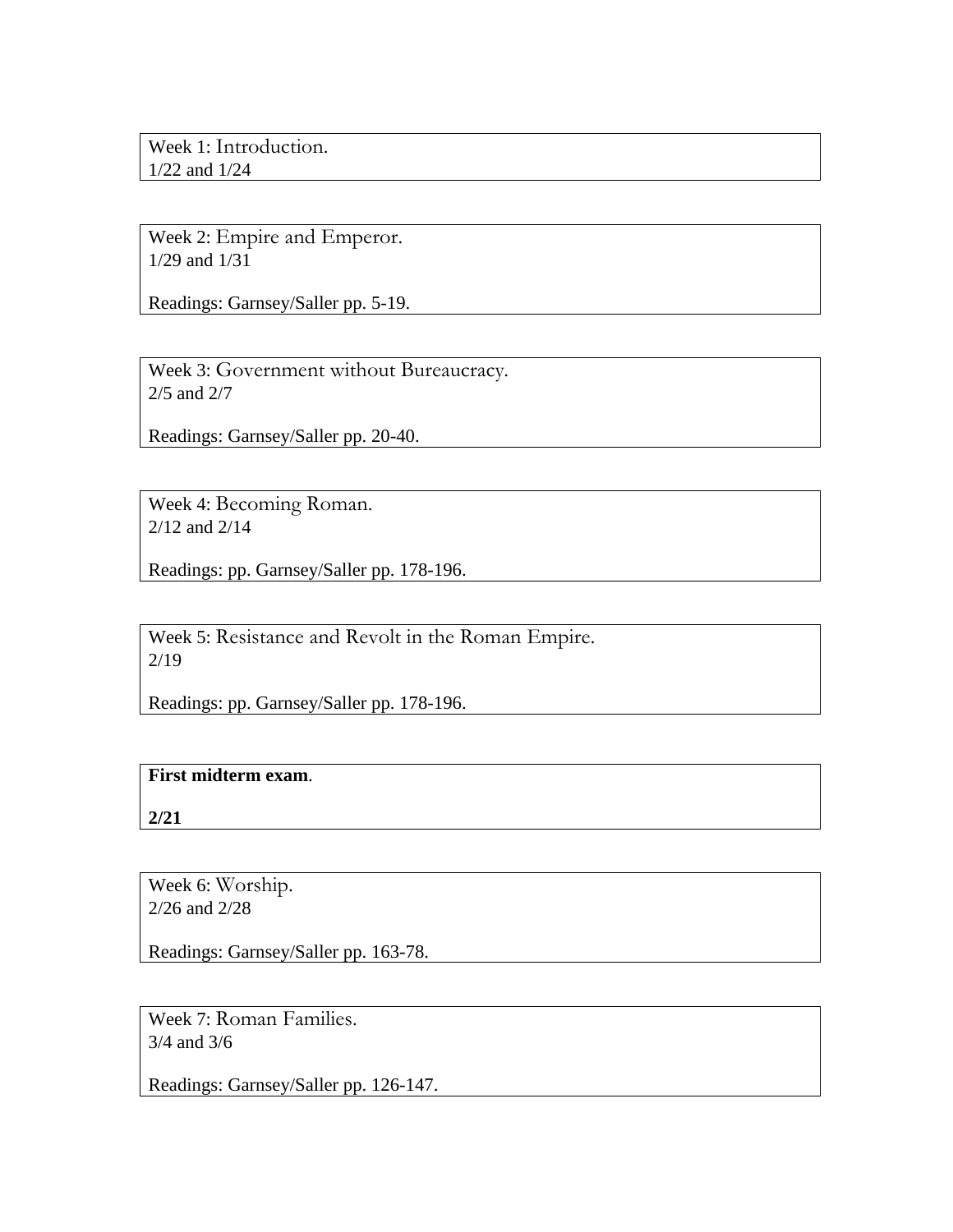Week 8: Roman women and children. 3/11 and 3/13

Readings: Garnsey/Saller pp. 126-147.

Week 9: Slaves and Freedmen. 3/25 and 3/27

Readings: Garnsey/Saller pp. 107-25.

Week 10: Social Hierarchy and Social Mobility. 4/1 and 4/3

Readings: Garnsey/Saller pp. 107-125.

Week 11: Patronage and Friendship. 4/8

Readings: Garnsey/Saller pp. 148-159.

**Second midterm exam**.

**4/10**

Week 12: An Underdeveloped Economy 4/15 and 4/17

Readings: Garnsey/Saller pp. 43-64.

Week 13: The Ownership of Land and the Mentality of the Upper Classes. 4/22 and 4/24

Readings: Garnsey/Saller pp. 64-82.

Week 14: Supplying the Roman Empire. 4/29 and 5/1